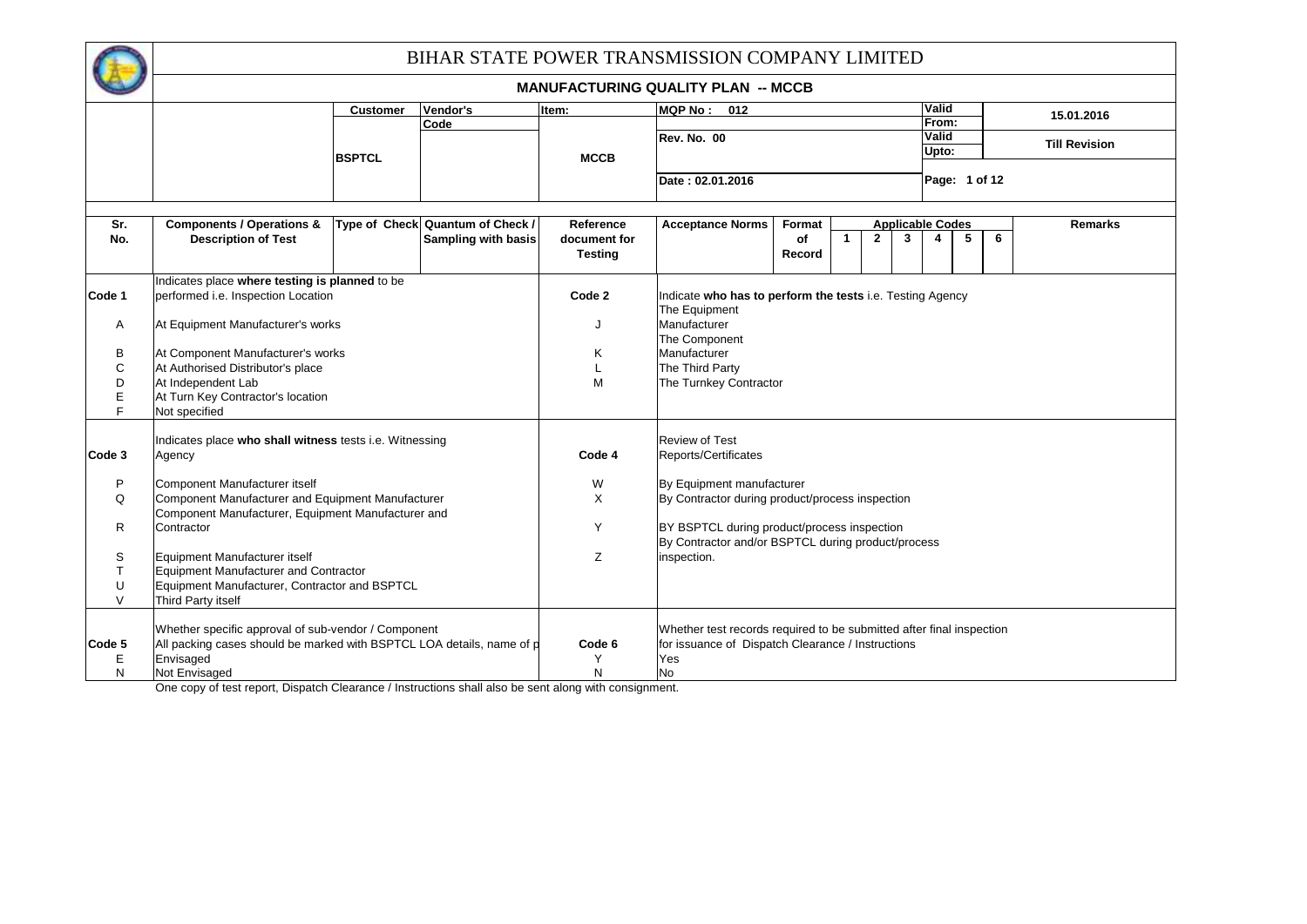|                |                                                                                                                                                                                                                                                                                                                                                                                                                  |                 |                                  |                                | BIHAR STATE POWER TRANSMISSION COMPANY LIMITED |              |   |              |                              |                |   |                      |  |  |
|----------------|------------------------------------------------------------------------------------------------------------------------------------------------------------------------------------------------------------------------------------------------------------------------------------------------------------------------------------------------------------------------------------------------------------------|-----------------|----------------------------------|--------------------------------|------------------------------------------------|--------------|---|--------------|------------------------------|----------------|---|----------------------|--|--|
|                |                                                                                                                                                                                                                                                                                                                                                                                                                  |                 |                                  |                                | <b>MANUFACTURING QUALITY PLAN -- MCCB</b>      |              |   |              |                              |                |   |                      |  |  |
|                |                                                                                                                                                                                                                                                                                                                                                                                                                  | <b>Customer</b> | Vendor's<br>Code                 | Item:                          | <b>MQP No: 012</b>                             |              |   |              | Valid                        | From:          |   | 15.01.2016           |  |  |
|                |                                                                                                                                                                                                                                                                                                                                                                                                                  | <b>BSPTCL</b>   |                                  | <b>MCCB</b>                    | Rev. No. 00                                    |              |   |              |                              | Valid<br>Upto: |   | <b>Till Revision</b> |  |  |
|                |                                                                                                                                                                                                                                                                                                                                                                                                                  |                 |                                  |                                | Date: 02.01.2016                               |              |   |              |                              | Page: 2 of 12  |   |                      |  |  |
| Sr.            | <b>Components / Operations &amp;</b>                                                                                                                                                                                                                                                                                                                                                                             |                 | Type of Check Quantum of Check / | Reference                      | <b>Acceptance Norms</b>                        | Format       |   |              | <b>Applicable Codes</b>      |                |   | <b>Remarks</b>       |  |  |
| No.            | <b>Description of Test</b>                                                                                                                                                                                                                                                                                                                                                                                       |                 | Sampling with basis              | document for<br><b>Testing</b> |                                                | of<br>Record | 1 | $\mathbf{2}$ | $\mathbf{3}$<br>$\mathbf{A}$ | 5              | 6 |                      |  |  |
|                | NOTE:                                                                                                                                                                                                                                                                                                                                                                                                            |                 |                                  |                                |                                                |              |   |              |                              |                |   |                      |  |  |
| $\mathbf{1}$   | The MQP should be read in conjunction with BSPTCL specification and shall deem to include additional tests if any required as per the contract.                                                                                                                                                                                                                                                                  |                 |                                  |                                |                                                |              |   |              |                              |                |   |                      |  |  |
| $\overline{2}$ | BSPTCL specification shall include provisions of letter of Award, BSPTCL approved drawings /technical data sheet / BOM / test schedule /                                                                                                                                                                                                                                                                         |                 |                                  |                                |                                                |              |   |              |                              |                |   |                      |  |  |
| 3              | test procedure applicable to the specific contract.<br>In case of any contradiction between the manufacturer's plant standards, this MQP and BSPTCL specification following precedence shall be followed :-<br><b>BSPTCL</b> specification<br>This Manufacturing Quality plan.<br>Manufacturer's plant standards                                                                                                 |                 |                                  |                                |                                                |              |   |              |                              |                |   |                      |  |  |
| 4              | It is the responsibility of the manufacturer to ensure that this document is readily available at their works, as well as at the works of their sub vendors in<br>order to avoid any delay at the time of inspection.                                                                                                                                                                                            |                 |                                  |                                |                                                |              |   |              |                              |                |   |                      |  |  |
| 5              | The manufacturer shall ensure that their as well as their sub vendors control, metering & testing instruments are duly calibrated and should have<br>calibration certificates traceable to Indian/International standards. Calibration records should be available during inspection by BSPTCL.<br>Key testing instruments will be calibrated only by NABL accredited laboratories or manufacturer laboratories. |                 |                                  |                                |                                                |              |   |              |                              |                |   |                      |  |  |
| 6              | In case of any tests being carried out at third party lab, such lab / facility should be NABL accredited /accepted by BSPTCL                                                                                                                                                                                                                                                                                     |                 |                                  |                                |                                                |              |   |              |                              |                |   |                      |  |  |
| $\overline{7}$ | The manufacturer shall maintain the proper co-relation of test certificates from raw material stage to finished product stage and the records should be<br>available during inspection by BSPTCL.                                                                                                                                                                                                                |                 |                                  |                                |                                                |              |   |              |                              |                |   |                      |  |  |
| 8              | Manufacturer shall show the approval of BSPTCL engineering for all contract specific type tests, including specific type tests if any as per the BSPTCL<br>specification at the time of final inspection.                                                                                                                                                                                                        |                 |                                  |                                |                                                |              |   |              |                              |                |   |                      |  |  |
| 9              | All packing cases should be marked with BSPTCL LOA details, name of project, item description and Dispatch Clearance / Instructions number by which material has been cleared<br>for dispatch.                                                                                                                                                                                                                   |                 |                                  |                                |                                                |              |   |              |                              |                |   |                      |  |  |
| 10             | One copy of test report, Dispatch Clearance / Instructions shall also be sent along with consignment.                                                                                                                                                                                                                                                                                                            |                 |                                  |                                |                                                |              |   |              |                              |                |   |                      |  |  |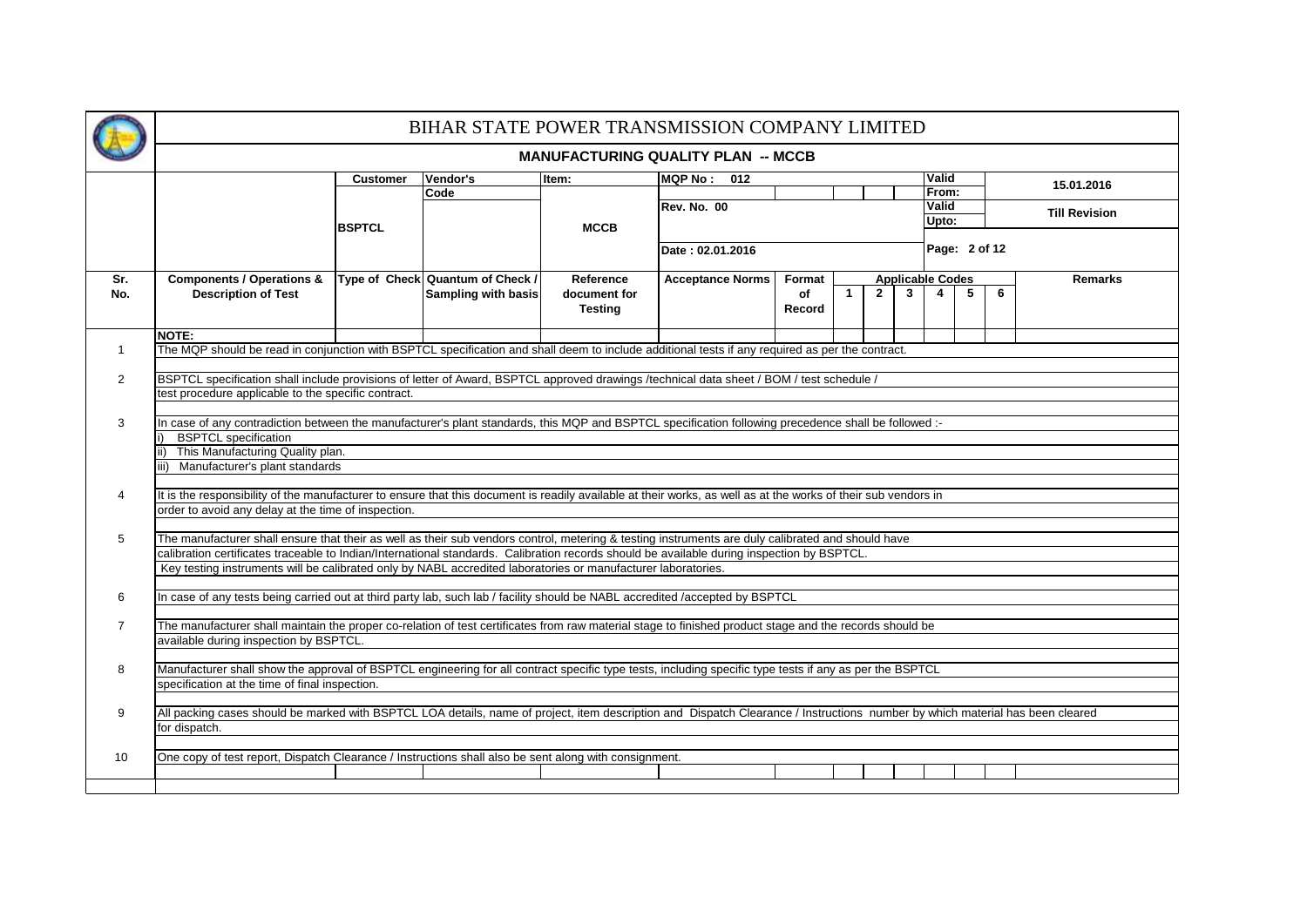|     |                                                                                                                                                                               |                 |                                  |                | BIHAR STATE POWER TRANSMISSION COMPANY LIMITED |        |             |              |                         |                |               |   |                      |  |
|-----|-------------------------------------------------------------------------------------------------------------------------------------------------------------------------------|-----------------|----------------------------------|----------------|------------------------------------------------|--------|-------------|--------------|-------------------------|----------------|---------------|---|----------------------|--|
|     |                                                                                                                                                                               |                 |                                  |                | <b>MANUFACTURING QUALITY PLAN -- MCCB</b>      |        |             |              |                         |                |               |   |                      |  |
|     |                                                                                                                                                                               | <b>Customer</b> | Vendor's                         | Item:          | <b>MQP No: 012</b>                             |        |             |              |                         | Valid          |               |   | 15.01.2016           |  |
|     |                                                                                                                                                                               |                 | Code                             |                | Rev. No. 00                                    |        |             |              |                         | From:<br>Valid |               |   |                      |  |
|     |                                                                                                                                                                               | <b>BSPTCL</b>   |                                  | <b>MCCB</b>    |                                                |        |             |              |                         | Upto:          |               |   | <b>Till Revision</b> |  |
|     |                                                                                                                                                                               |                 |                                  |                | Date: 02.01.2016                               |        |             |              |                         |                | Page: 3 of 12 |   |                      |  |
| Sr. | <b>Components / Operations &amp;</b>                                                                                                                                          |                 | Type of Check Quantum of Check / | Reference      | <b>Acceptance Norms</b>                        | Format |             |              | <b>Applicable codes</b> |                |               |   | <b>Remarks</b>       |  |
| No. | <b>Description of Test</b>                                                                                                                                                    |                 | <b>Sampling with basis</b>       | document for   |                                                | of     |             |              |                         |                |               |   |                      |  |
|     |                                                                                                                                                                               |                 |                                  | <b>Testing</b> |                                                | Record | $\mathbf 1$ | $\mathbf{2}$ | 3                       | 4              | 5             | 6 |                      |  |
|     |                                                                                                                                                                               |                 |                                  |                |                                                |        |             |              |                         |                |               |   |                      |  |
| 11  | Inspection of spare items ordered by BSPTCL shall also be governed by the provisions of this MQP. Items if not governed under MQP shall be offered for inspection             |                 |                                  |                |                                                |        |             |              |                         |                |               |   |                      |  |
|     | as per BSPTCL specification / Relevant-Indian / International Specification                                                                                                   |                 |                                  |                |                                                |        |             |              |                         |                |               |   |                      |  |
|     |                                                                                                                                                                               |                 |                                  |                |                                                |        |             |              |                         |                |               |   |                      |  |
| 12  | The manufacturer shall align their quality system and that of their sub vendors to the requirements of latest ISO 9000 quality standards in a time bound Manner.              |                 |                                  |                |                                                |        |             |              |                         |                |               |   |                      |  |
|     |                                                                                                                                                                               |                 |                                  |                |                                                |        |             |              |                         |                |               |   |                      |  |
|     |                                                                                                                                                                               |                 |                                  |                |                                                |        |             |              |                         |                |               |   |                      |  |
| 13  | The relevant details of plant standards and quality plan for different ratings are shown in attached Annexure.                                                                |                 |                                  |                |                                                |        |             |              |                         |                |               |   |                      |  |
|     |                                                                                                                                                                               |                 |                                  |                |                                                |        |             |              |                         |                |               |   |                      |  |
|     |                                                                                                                                                                               |                 |                                  |                |                                                |        |             |              |                         |                |               |   |                      |  |
| 14  | BSPTCL may review the effective implementation of the processes during the product inspection / process inspection in case any violation in process or process                |                 |                                  |                |                                                |        |             |              |                         |                |               |   |                      |  |
|     | parameters are observed, the reason along with corrective & preventive measures shall be conveyed to BSPTCL within 2 weeks.                                                   |                 |                                  |                |                                                |        |             |              |                         |                |               |   |                      |  |
|     |                                                                                                                                                                               |                 |                                  |                |                                                |        |             |              |                         |                |               |   |                      |  |
|     |                                                                                                                                                                               |                 |                                  |                |                                                |        |             |              |                         |                |               |   |                      |  |
|     | <b>EM: Equipment Manufacturer</b>                                                                                                                                             |                 | CM: Component                    |                |                                                |        |             |              |                         |                |               |   |                      |  |
|     |                                                                                                                                                                               |                 | Manufacturer                     |                |                                                |        |             |              |                         |                |               |   |                      |  |
|     |                                                                                                                                                                               |                 |                                  |                |                                                |        |             |              |                         |                |               |   |                      |  |
|     |                                                                                                                                                                               |                 |                                  |                |                                                |        |             |              |                         |                |               |   |                      |  |
|     |                                                                                                                                                                               |                 |                                  |                |                                                |        |             |              |                         |                |               |   |                      |  |
|     |                                                                                                                                                                               |                 |                                  |                |                                                |        |             |              |                         |                |               |   |                      |  |
|     |                                                                                                                                                                               |                 |                                  |                |                                                |        |             |              |                         |                |               |   |                      |  |
|     |                                                                                                                                                                               |                 |                                  |                |                                                |        |             |              |                         |                |               |   |                      |  |
|     | All packing cases should be marked with BSPTCL LOA details, name of project, item description and Dispatch Clearance / Instructions number by which material has been cleared |                 |                                  |                |                                                |        |             |              |                         |                |               |   |                      |  |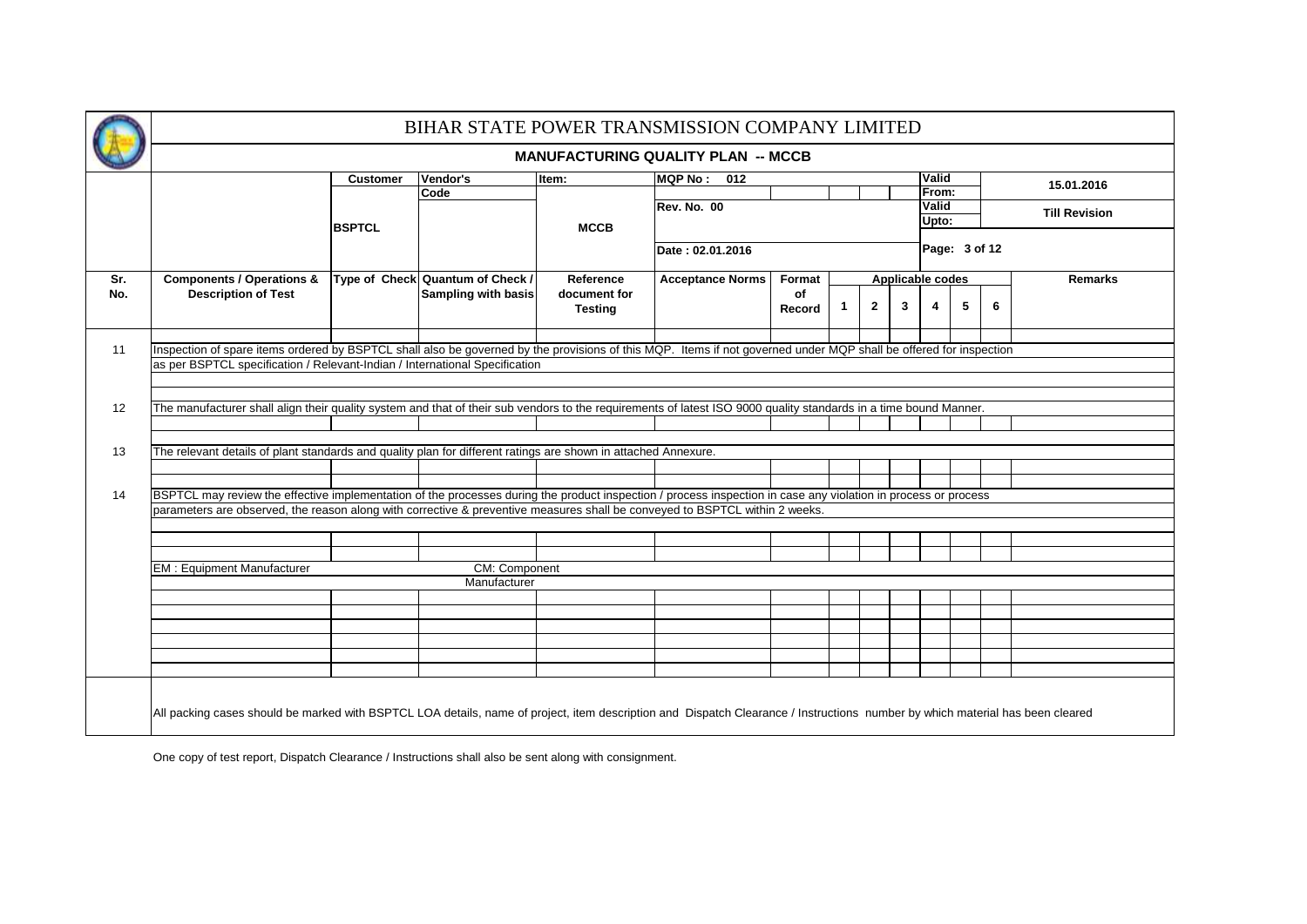|                |                                            |                 | BIHAR STATE POWER TRANSMISSION COMPANY LIMITED |                                               |                                               |               |   |              |              |                         |   |   |                      |
|----------------|--------------------------------------------|-----------------|------------------------------------------------|-----------------------------------------------|-----------------------------------------------|---------------|---|--------------|--------------|-------------------------|---|---|----------------------|
|                |                                            |                 |                                                |                                               | <b>MANUFACTURING QUALITY PLAN -- MCCB</b>     |               |   |              |              |                         |   |   |                      |
|                |                                            | <b>Customer</b> | Vendor's                                       | Item:                                         | <b>MQP No:</b><br>012                         |               |   |              |              | Valid                   |   |   | 15.01.2016           |
|                |                                            |                 | Code                                           |                                               |                                               |               |   |              |              | From:                   |   |   |                      |
|                |                                            |                 |                                                |                                               | <b>Rev. No. 00</b>                            |               |   |              |              | Valid                   |   |   | <b>Till Revision</b> |
|                |                                            | <b>BSPTCL</b>   |                                                | <b>MCCB</b>                                   |                                               |               |   |              |              | Upto:                   |   |   |                      |
|                |                                            |                 |                                                |                                               | Date: 02.01.2016                              |               |   |              |              | Page: 4 of 12           |   |   |                      |
| Sr.            | <b>Components / Operations &amp;</b>       |                 | Type of Check Quantum of Check /               | Reference                                     | <b>Acceptance Norms</b>                       | Format        |   |              |              | <b>Applicable Codes</b> |   |   | <b>Remarks</b>       |
| No.            | <b>Description of Test</b>                 |                 | <b>Sampling with basis</b>                     | document for<br><b>Testing</b>                |                                               | of<br>Record  | 1 | $\mathbf{2}$ | $\mathbf{3}$ | $\overline{\mathbf{4}}$ | 5 | 6 |                      |
| $\overline{A}$ | <b>RAW MATERIAL/COMPONENTS INSPECTION:</b> |                 |                                                |                                               |                                               |               |   |              |              |                         |   |   |                      |
|                |                                            |                 |                                                |                                               |                                               |               |   |              |              |                         |   |   |                      |
|                | 1.0 COPPER STRIPS                          |                 |                                                |                                               |                                               |               |   |              |              |                         |   |   |                      |
|                | 1.1 Dimensions                             |                 |                                                | <b>BSPTCL</b>                                 | <b>BSPTCL</b>                                 |               |   |              | S            | W                       |   |   |                      |
|                |                                            | Measurement     | One sample from<br>each Lot                    | specification                                 | specification                                 | <b>BSPTCL</b> | A |              |              |                         | N | N |                      |
|                |                                            |                 |                                                |                                               |                                               | Record        |   |              |              |                         |   |   |                      |
|                |                                            |                 |                                                |                                               |                                               |               |   |              |              |                         |   |   |                      |
|                |                                            |                 |                                                |                                               |                                               |               |   |              |              |                         |   |   |                      |
|                | 1.2 Conductivity                           | Electrical      | One sample from                                | <b>BSPTCL</b>                                 | <b>BSPTCL</b>                                 |               | A |              | S            | W                       | N | N |                      |
|                |                                            |                 | each Lot                                       | specification                                 | specification                                 | <b>BSPTCL</b> |   |              |              |                         |   |   |                      |
|                |                                            |                 |                                                |                                               | min conductivity                              | Record        |   |              |              |                         |   |   |                      |
|                |                                            |                 |                                                |                                               | 97.0 IACS                                     |               |   |              |              |                         |   |   |                      |
|                |                                            |                 |                                                |                                               |                                               |               |   |              |              |                         |   |   |                      |
|                |                                            |                 |                                                |                                               |                                               |               |   |              |              |                         |   |   |                      |
|                | 1.3 Cleanliness & Surface                  | Visual          | 5% on each                                     | As per EM                                     | As per EM                                     |               | A | J            | S            | W                       | N | N |                      |
|                | Smoothness (Visual Check)                  |                 | lot                                            | specification                                 | specification                                 | <b>BSPTCL</b> |   |              |              |                         |   |   |                      |
|                |                                            |                 |                                                | The strips shall                              | The strips shall                              | Record        |   |              |              |                         |   |   |                      |
|                |                                            |                 |                                                | be bright and clean.<br>It shall be free from | be bright and clean.<br>It shall be free from |               |   |              |              |                         |   |   |                      |
|                |                                            |                 |                                                |                                               |                                               |               |   |              |              |                         |   |   |                      |
|                |                                            |                 |                                                | blisters, scale, fins,<br>spills cracks and   | blisters, scale, fins,<br>spills cracks and   |               |   |              |              |                         |   |   |                      |
|                |                                            |                 |                                                | other defects.                                | other defects.                                |               |   |              |              |                         |   |   |                      |
|                |                                            |                 |                                                |                                               |                                               |               |   |              |              |                         |   |   |                      |
|                |                                            |                 |                                                |                                               |                                               |               |   |              |              |                         |   |   |                      |
|                |                                            |                 |                                                |                                               |                                               |               |   |              |              |                         |   |   |                      |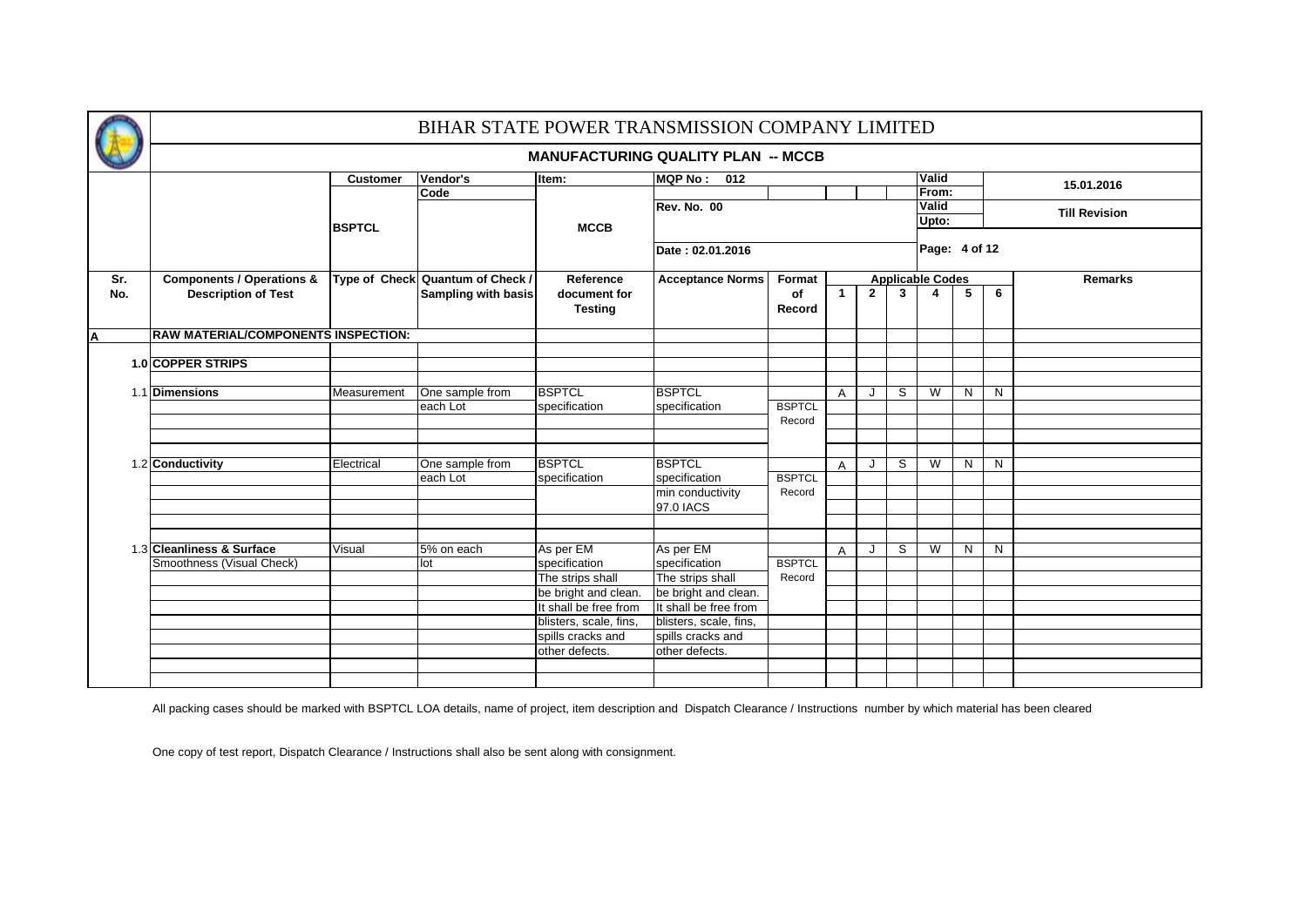|     |                                                                                                                                                                               |                 | BIHAR STATE POWER TRANSMISSION COMPANY LIMITED |                                          |                                           |                         |              |             |              |                         |   |   |                      |
|-----|-------------------------------------------------------------------------------------------------------------------------------------------------------------------------------|-----------------|------------------------------------------------|------------------------------------------|-------------------------------------------|-------------------------|--------------|-------------|--------------|-------------------------|---|---|----------------------|
|     |                                                                                                                                                                               |                 |                                                |                                          | <b>MANUFACTURING QUALITY PLAN -- MCCB</b> |                         |              |             |              |                         |   |   |                      |
|     |                                                                                                                                                                               | <b>Customer</b> | Vendor's                                       | Item:                                    | MQP No: 012                               |                         |              |             |              | Valid                   |   |   |                      |
|     |                                                                                                                                                                               |                 | Code                                           |                                          |                                           |                         |              |             |              | From:                   |   |   | 15.01.2016           |
|     |                                                                                                                                                                               |                 |                                                |                                          | Rev. No. 00                               |                         |              |             |              | Valid                   |   |   | <b>Till Revision</b> |
|     |                                                                                                                                                                               | <b>BSPTCL</b>   |                                                | <b>MCCB</b>                              |                                           |                         |              |             |              | Upto:                   |   |   |                      |
|     |                                                                                                                                                                               |                 |                                                |                                          | Date: 02.01.2016                          |                         |              |             |              | Page: 5 of 12           |   |   |                      |
| Sr. | <b>Components / Operations &amp;</b>                                                                                                                                          |                 | Type of Check Quantum of Check /               | Reference                                | <b>Acceptance Norms</b>                   | Format                  |              |             |              | <b>Applicable Codes</b> |   |   | <b>Remarks</b>       |
| No. | <b>Description of Test</b>                                                                                                                                                    |                 | Sampling with basis                            | document for<br><b>Testing</b>           |                                           | of<br>Record            | 1            | $2^{\circ}$ | $\mathbf{3}$ | $\overline{4}$          | 5 | 6 |                      |
|     | 2.0 BRASS STRIP/COIL/SHEET:                                                                                                                                                   |                 |                                                |                                          |                                           |                         |              |             |              |                         |   |   |                      |
|     |                                                                                                                                                                               |                 |                                                |                                          |                                           |                         |              |             |              |                         |   |   |                      |
|     |                                                                                                                                                                               |                 |                                                |                                          |                                           |                         |              |             |              |                         |   |   |                      |
|     | 2.1 Dimensions                                                                                                                                                                | Meas.           | One sample from                                | <b>EM</b> specification                  | As per EM                                 |                         | $\mathsf{A}$ | J           | S            | $\overline{\mathsf{w}}$ | N | N |                      |
|     |                                                                                                                                                                               |                 | each Lot                                       |                                          | specification                             | <b>BSPTCL</b><br>Record |              |             |              |                         |   |   |                      |
|     |                                                                                                                                                                               |                 |                                                |                                          |                                           |                         |              |             |              |                         |   |   |                      |
|     |                                                                                                                                                                               |                 |                                                |                                          |                                           |                         |              |             |              |                         |   |   |                      |
|     |                                                                                                                                                                               |                 |                                                |                                          |                                           |                         |              |             |              |                         |   |   |                      |
|     | 2.2 Conductivity                                                                                                                                                              | Elect.          | One sample from                                | <b>EM</b> specification                  | As per EM                                 |                         | $\mathsf{A}$ | J           | S            | W                       | N | N |                      |
|     |                                                                                                                                                                               |                 | each Lot                                       | <b>BSPTCL Specs</b>                      | specification                             | <b>BSPTCL</b>           |              |             |              |                         |   |   |                      |
|     |                                                                                                                                                                               |                 |                                                |                                          | Power Grid Specs                          | Record                  |              |             |              |                         |   |   |                      |
|     |                                                                                                                                                                               |                 |                                                |                                          |                                           |                         |              |             |              |                         |   |   |                      |
|     |                                                                                                                                                                               |                 |                                                |                                          |                                           |                         |              |             |              |                         |   |   |                      |
|     |                                                                                                                                                                               |                 |                                                |                                          |                                           |                         |              |             |              |                         |   |   |                      |
|     | 2.3 Cleanliness & Surface                                                                                                                                                     | Visual          | $\overline{5\%}$ on each                       | As per EM                                | As per EM                                 |                         | $\mathsf{A}$ | J           | S            | W                       | N | N |                      |
|     | Smoothness (Visual Check)                                                                                                                                                     |                 | lot                                            | specification                            | specification                             | <b>BSPTCL</b>           |              |             |              |                         |   |   |                      |
|     |                                                                                                                                                                               |                 |                                                | The strips shall<br>be bright and clean. | The strips shall<br>be bright and clean.  | Record                  |              |             |              |                         |   |   |                      |
|     |                                                                                                                                                                               |                 |                                                | It shall be free from                    | It shall be free from                     |                         |              |             |              |                         |   |   |                      |
|     |                                                                                                                                                                               |                 |                                                | blisters, scale, fins,                   | blisters, scale, fins,                    |                         |              |             |              |                         |   |   |                      |
|     |                                                                                                                                                                               |                 |                                                | spills cracks and                        | spills cracks and                         |                         |              |             |              |                         |   |   |                      |
|     |                                                                                                                                                                               |                 |                                                | other defects.                           | other defects.                            |                         |              |             |              |                         |   |   |                      |
|     |                                                                                                                                                                               |                 |                                                |                                          |                                           |                         |              |             |              |                         |   |   |                      |
|     |                                                                                                                                                                               |                 |                                                |                                          |                                           |                         |              |             |              |                         |   |   |                      |
|     | All packing cases should be marked with BSPTCL LOA details, name of project, item description and Dispatch Clearance / Instructions number by which material has been cleared |                 |                                                |                                          |                                           |                         |              |             |              |                         |   |   |                      |
|     |                                                                                                                                                                               |                 |                                                |                                          |                                           |                         |              |             |              |                         |   |   |                      |
|     | One copy of test report, Dispatch Clearance / Instructions shall also be sent along with consignment.                                                                         |                 |                                                |                                          |                                           |                         |              |             |              |                         |   |   |                      |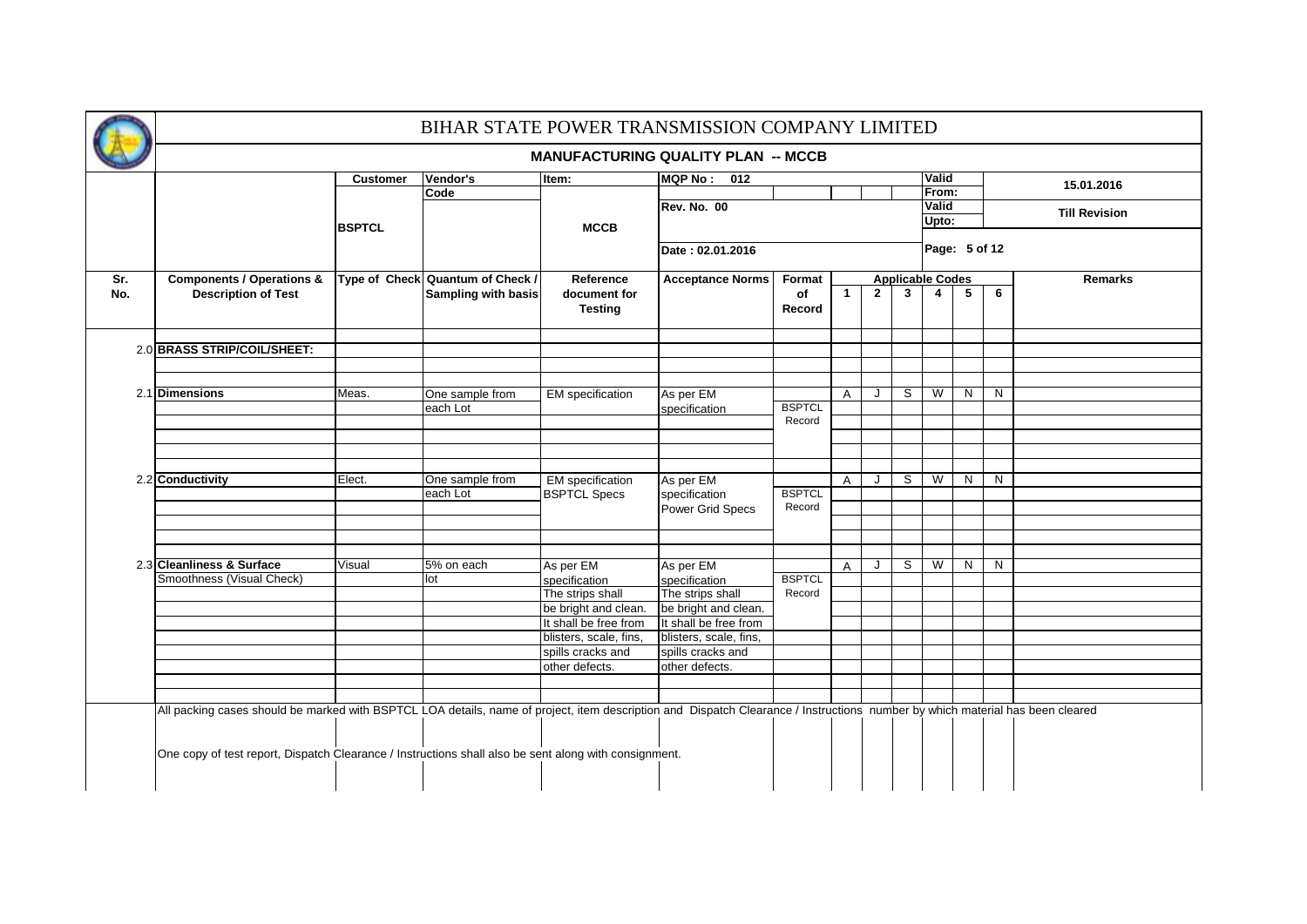| Sr. |      | <b>Components / Operations &amp;</b> | Type of                    | Quantum of Check /  | Reference document for             | <b>Acceptance Norms</b>            | Format        |             |              |              | <b>Applicable Codes</b> |   |   | <b>Remarks</b> |
|-----|------|--------------------------------------|----------------------------|---------------------|------------------------------------|------------------------------------|---------------|-------------|--------------|--------------|-------------------------|---|---|----------------|
| No. |      | <b>Description of Test</b>           | <b>Check</b>               | Sampling with       | <b>Testing</b>                     |                                    | of            | $\mathbf 1$ | $\mathbf{2}$ | $\mathbf{3}$ |                         | 5 | 6 |                |
|     |      |                                      |                            | basis               |                                    |                                    | Record        |             |              |              |                         |   |   |                |
| 3.0 |      | Plastic granules/chips:              | Arnite, Stanyl & Nylon PA6 |                     |                                    |                                    |               |             |              |              |                         |   |   |                |
|     |      |                                      |                            |                     |                                    |                                    |               |             |              |              |                         |   |   |                |
|     |      |                                      |                            |                     |                                    |                                    |               |             |              |              |                         |   |   |                |
|     |      | 3.1 Type / Description               | Visual                     | check the lot       | As per vendor MTC                  | As per identity tag with           |               | A           | J            | S            | W                       | N | N |                |
|     |      |                                      |                            |                     |                                    | packing bag & Bill data sheets     | <b>BSPTCL</b> |             |              |              |                         |   |   |                |
| 4.0 |      |                                      |                            |                     |                                    |                                    | Record        |             |              |              |                         |   |   |                |
|     |      | components:                          |                            |                     |                                    |                                    |               |             |              |              |                         |   |   |                |
|     |      |                                      |                            |                     | As per approved BSPTCL             | As per approved BSPTCL             |               | A           |              |              |                         |   |   |                |
|     |      | 4.1 Fix Contact                      |                            |                     | drawings                           | drawings                           |               |             | J            | S            | W                       | N | N |                |
|     |      |                                      |                            |                     | As per approved BSPTCL             | As per approved BSPTCL             |               | Α           |              |              |                         |   |   |                |
|     |      | 4.2 Fix Contact Tip                  |                            |                     | drawings                           | drawings                           |               |             | J            | S            | W                       | N | N |                |
|     |      | 4.3 Fix Contact Packing              | measurement                | As per Sampling     | As per approved BSPTCL             | As per approved BSPTCL             | <b>BSPTCL</b> | A           |              |              |                         |   |   |                |
|     |      |                                      |                            | <b>Plan IS 2500</b> | drawings                           | drawings                           | Record        |             | J            | S            | W                       | N | N |                |
|     |      | 4.4 Arcing Horn                      |                            |                     | As per approved BSPTCL             | As per approved BSPTCL             |               | Α           |              |              |                         |   |   |                |
|     |      |                                      |                            |                     | drawings                           | drawings                           |               |             | J            | S            | W                       | N | N |                |
|     |      | 4.5 Arcing Horn Rivet                |                            |                     | As per approved BSPTCL             | As per approved BSPTCL             |               | A           |              |              |                         |   |   |                |
|     |      |                                      |                            | As per Sampling     | drawings<br>As per approved BSPTCL | drawings<br>As per approved BSPTCL |               |             |              | S            | W                       | N | N |                |
|     |      | 4.6 Cross bar 3P                     | measurement                | Plan IS 2500        | drawings                           | drawings                           |               | A           | J            | S            | W                       | N | N |                |
|     |      |                                      |                            |                     | As per approved BSPTCL             | As per approved BSPTCL             |               | Α           |              |              |                         |   |   |                |
|     | 4.7  | Dolly                                |                            |                     | drawings                           | drawings                           |               |             | J            | S            | W                       | N | N |                |
|     |      |                                      |                            |                     | As per approved BSPTCL             | As per approved BSPTCL             |               | Α           |              |              |                         |   |   |                |
|     | 4.8  | Mechanism Plate- L&R                 |                            |                     | drawings                           | drawings                           |               |             | J            | S            | W                       | N | N |                |
|     |      |                                      |                            |                     | As per approved BSPTCL             | As per approved BSPTCL             |               | Α           |              |              |                         |   |   |                |
|     | 4.9  | Dolly Support Guide Pin              |                            |                     | drawings                           | drawings                           |               |             | J            | S            | W                       | N | N |                |
|     |      | Latch                                |                            |                     | As per approved BSPTCL             | As per approved BSPTCL             |               | Α           |              |              |                         |   |   |                |
|     | 4.12 |                                      | measurement                | As per Sampling     | drawings                           | drawings                           | <b>BSPTCL</b> |             | J            | S            | W                       | N | N |                |
|     |      | Latch Pin                            |                            | <b>Plan IS 2500</b> | As per approved BSPTCL             | As per approved BSPTCL             | Record        | Α           |              |              |                         |   |   |                |
|     | 4.13 |                                      |                            |                     | drawings                           | drawings                           |               |             | J            | S            | W                       | N | N |                |
|     | 4.14 | Dolly Support                        |                            |                     | As per approved BSPTCL<br>drawings | As per approved BSPTCL<br>drawings |               | A           | J            | S            | W                       | N | N |                |
|     |      |                                      |                            |                     | As per approved BSPTCL             | As per approved BSPTCL             |               | A           |              |              |                         |   |   |                |
|     | 4.15 | Dolly Support Spring                 |                            |                     | drawings                           | drawings                           |               |             | J            | S            | W                       | N | N |                |
|     |      |                                      |                            |                     | As per approved BSPTCL             | As per approved BSPTCL             |               | Α           |              |              |                         |   |   |                |
|     |      | $4.16$ <sup>Mech Pin</sup>           |                            |                     | drawings                           | drawings                           |               |             | J            | S            | W                       | N | N |                |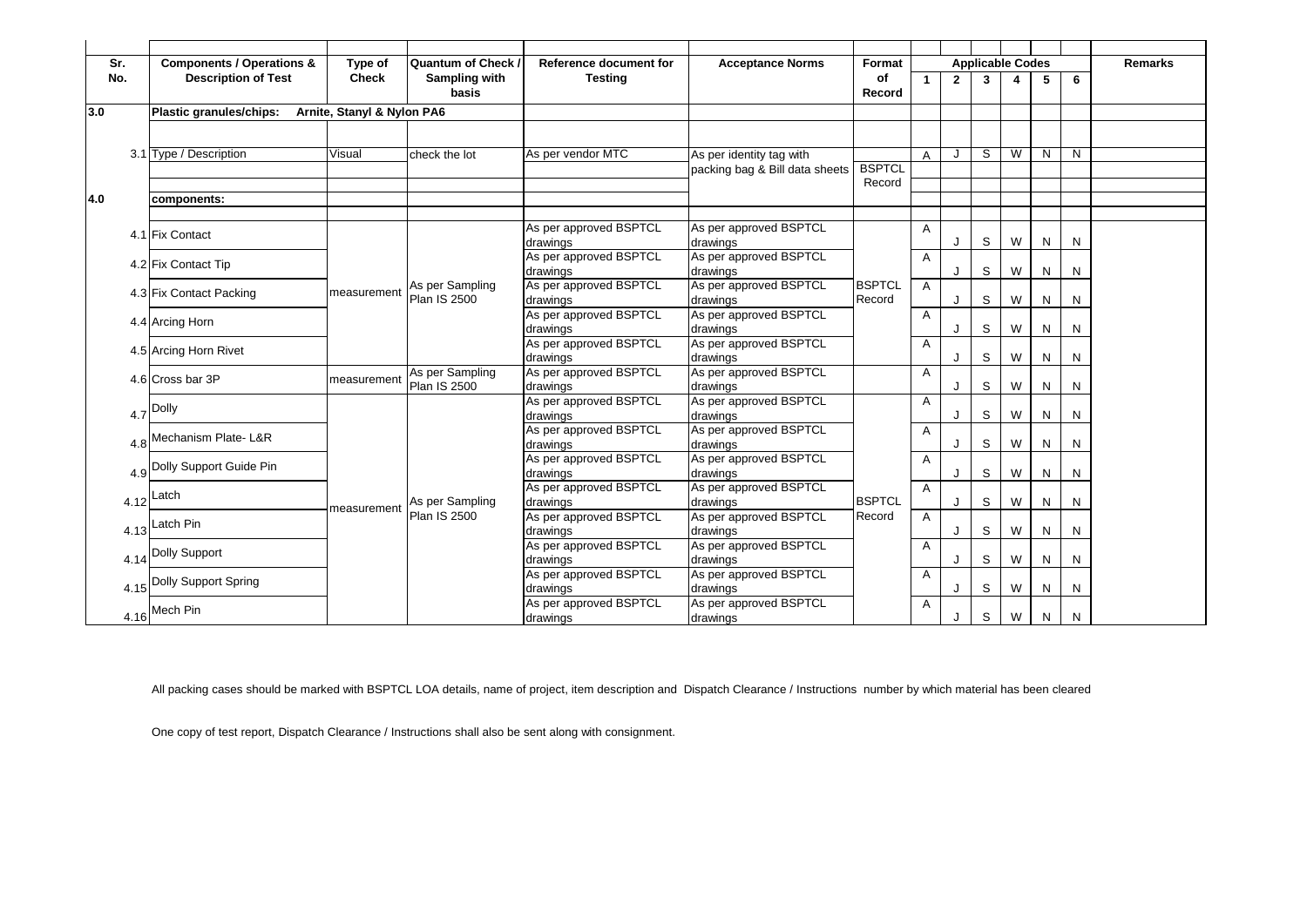|            |                                                                    |                  |                                                  |                                                 | BIHAR STATE POWER TRANSMISSION COMPANY LIMITED |                         |              |                                           |                |                |              |                |                      |
|------------|--------------------------------------------------------------------|------------------|--------------------------------------------------|-------------------------------------------------|------------------------------------------------|-------------------------|--------------|-------------------------------------------|----------------|----------------|--------------|----------------|----------------------|
|            |                                                                    |                  |                                                  | <b>MANUFACTURING QUALITY PLAN -- MCCB</b>       |                                                |                         |              |                                           |                |                |              |                |                      |
|            |                                                                    | Customer         | Vendor's                                         | Item:                                           | <b>MQP No :</b><br>012                         |                         |              |                                           |                | Valid          |              |                | 15.01.2016           |
|            |                                                                    |                  | Code                                             |                                                 |                                                |                         |              |                                           |                | From:          |              |                |                      |
|            |                                                                    |                  |                                                  |                                                 | <b>Rev. No. 00</b>                             |                         |              |                                           |                | Valid<br>Upto: |              |                | <b>Till Revision</b> |
|            |                                                                    | <b>BSPTCL</b>    |                                                  | <b>MCCB</b>                                     |                                                |                         |              |                                           |                |                |              |                |                      |
|            |                                                                    |                  |                                                  |                                                 | Date: 02.01.2016                               |                         |              |                                           |                | Page: 7 of 12  |              |                |                      |
|            |                                                                    |                  |                                                  |                                                 |                                                |                         |              |                                           |                |                |              |                |                      |
| Sr.<br>No. | <b>Components / Operations &amp;</b><br><b>Description of Test</b> | Type of<br>Check | Quantum of Check /<br><b>Sampling with basis</b> | <b>Reference document for</b><br><b>Testing</b> | <b>Acceptance Norms</b>                        | Format of<br>Record     | $\mathbf{1}$ | <b>Applicable Codes</b><br>$\overline{2}$ | 3 <sup>1</sup> | $\overline{4}$ | $5^{\circ}$  | $6\phantom{a}$ | Remarks              |
|            |                                                                    |                  |                                                  |                                                 |                                                |                         |              |                                           |                |                |              |                |                      |
|            |                                                                    |                  |                                                  |                                                 |                                                |                         |              |                                           |                |                |              |                |                      |
|            | Components:                                                        |                  |                                                  |                                                 |                                                |                         |              |                                           |                |                |              |                |                      |
|            | Arc Chute R Plate                                                  |                  |                                                  | As per approved BSPTCL                          | As per approved BSPTCL                         |                         |              |                                           |                |                | N N          |                |                      |
| 4.17       |                                                                    |                  |                                                  | drawings<br>As per approved BSPTCL              | drawings<br>As per approved BSPTCL             |                         | A            | J                                         |                | S W            |              |                |                      |
|            | 4.18 Arc Chute L Plate                                             |                  |                                                  | drawings                                        | drawings                                       |                         | Α            | J                                         |                | S W            | N            | N              |                      |
|            | 4.19 Arc Chute Bottom plate                                        |                  |                                                  | As per approved BSPTCL                          | As per approved BSPTCL                         |                         |              |                                           |                |                |              |                |                      |
|            |                                                                    |                  |                                                  | drawings                                        | drawings                                       |                         | Α            | J                                         | S              | W              | ${\sf N}$    | ${\sf N}$      |                      |
|            | 4.2 Arc Chute Plate                                                |                  |                                                  | As per approved BSPTCL                          | As per approved BSPTCL                         |                         | Α            | J.                                        | S              | W              | N            | ${\sf N}$      |                      |
|            |                                                                    |                  |                                                  | drawings<br>As per approved BSPTCL              | drawings<br>As per approved BSPTCL             |                         |              |                                           |                |                |              |                |                      |
|            | 4.21 Arc Chute Rivet                                               |                  |                                                  | drawings                                        | drawings                                       |                         | A            | J                                         | $\mathsf{s}$   | W              | $\mathsf{N}$ | N              |                      |
|            | 4.22 Arcing Flame Guide                                            |                  |                                                  | As per approved BSPTCL                          | As per approved BSPTCL                         |                         |              |                                           |                |                |              |                |                      |
|            |                                                                    |                  |                                                  | drawings                                        | drawings                                       |                         | Α            | J                                         | $\mathsf{s}$   | W              | $\mathsf{N}$ | $\mathsf{N}$   |                      |
|            | 4.23 Cross Bar Guide Bush                                          |                  |                                                  | As per approved BSPTCL<br>drawings              | As per approved BSPTCL<br>drawings             |                         | A            | J                                         |                | S W            | N            | N              |                      |
|            |                                                                    |                  | As per Sampling Plan                             | As per approved BSPTCL                          | As per approved BSPTCL                         | <b>BSPTCL</b>           |              |                                           |                |                |              |                |                      |
|            | 4.24 M6 Nut Cover                                                  | measurement      | IS 2500                                          | drawings                                        | drawings                                       | Record                  | A            | J                                         | S              | W              | N            | N              |                      |
|            | 4.25 Aux Tripping Knob                                             |                  |                                                  | As per approved BSPTCL                          | As per approved BSPTCL                         |                         |              |                                           |                |                |              |                |                      |
|            |                                                                    |                  |                                                  | drawings<br>As per approved BSPTCL              | drawings<br>As per approved BSPTCL             |                         | A            | J                                         |                | S W            | N            | N              |                      |
|            | 4.26 Base bottom washer                                            |                  |                                                  | drawings                                        | drawings                                       |                         | Α            | J                                         |                | S W            | N            | N              |                      |
|            | 4.27 Base Plug                                                     |                  |                                                  | As per approved BSPTCL                          | As per approved BSPTCL                         |                         |              |                                           |                |                |              |                |                      |
|            |                                                                    |                  |                                                  | drawings                                        | drawings                                       |                         | Α            | J                                         |                | S W            | $\mathsf{N}$ | N              |                      |
|            | 4.28 Arc chute Barrier                                             |                  |                                                  | As per approved BSPTCL                          | As per approved BSPTCL                         |                         | Α            | J                                         | $\mathsf{s}$   | W              | $\mathsf{N}$ | N              |                      |
|            |                                                                    |                  |                                                  | drawings<br>As per approved BSPTCL              | drawings<br>As per approved BSPTCL             |                         |              |                                           |                |                |              |                |                      |
|            | 4.29 Arc chute Barrier Cover                                       |                  |                                                  | drawings                                        | drawings                                       |                         | Α            | J                                         | $\mathsf{s}$   | W              | N            | N              |                      |
|            | 4.3 Top Cover                                                      |                  |                                                  | As per approved BSPTCL                          | As per approved BSPTCL                         |                         |              |                                           |                |                |              |                |                      |
|            |                                                                    |                  |                                                  | drawings                                        | drawings                                       |                         | Α            | J                                         | S              | W              | N            | N              |                      |
| 4.31       | <b>Phase Barrier</b>                                               |                  |                                                  | As per approved BSPTCL<br>drawings              | As per approved BSPTCL<br>drawings             |                         | A            | J                                         | S              | W              | N            | $\mathsf{N}$   |                      |
|            |                                                                    |                  |                                                  | As per approved BSPTCL                          | As per approved BSPTCL                         |                         |              |                                           |                |                |              |                |                      |
|            | 4.32 Base Moulding                                                 |                  |                                                  | drawings                                        | drawings                                       |                         | A            | J                                         | $\mathsf{s}$   | W              | N            | ${\sf N}$      |                      |
|            | 4.33 Brass Bush M4*6L                                              | measurement      | As per Sampling Plan                             | As per approved BSPTCL                          | As per approved BSPTCL                         | <b>BSPTCL</b>           |              |                                           |                |                |              |                |                      |
|            |                                                                    |                  | <b>IS 2500</b>                                   | drawings<br>As per approved BSPTCL              | drawings<br>As per approved BSPTCL             | Record                  | A            | J                                         | $\mathsf{s}$   | W              | N            | N              |                      |
|            | 4.34 Hex Nut M6;8.8 grade                                          |                  |                                                  | drawings                                        | drawings                                       |                         | Α            | J.                                        |                | S W            | N            | N              |                      |
|            | 4.35 Switch                                                        |                  |                                                  | As per approved BSPTCL                          | As per approved BSPTCL                         |                         |              |                                           |                |                |              |                |                      |
|            |                                                                    |                  |                                                  | drawings                                        | drawings                                       |                         | A            | J                                         |                | S W            | N            | N              |                      |
|            | 4.36 Alarm Switch support                                          | Elect.           | As per Sampling Plan<br>IS 2500                  | As per approved BSPTCL                          | As per approved BSPTCL<br>drawings             | <b>BSPTCL</b><br>Record | A            | J                                         |                | S W            | N N          |                |                      |
|            |                                                                    |                  |                                                  | drawings<br>As per approved BSPTCL              | As per approved BSPTCL                         |                         |              |                                           |                |                |              |                |                      |
|            | 4.37 Self tapping Screw M2x13                                      |                  |                                                  | drawings                                        | drawings                                       |                         | A            | J                                         |                | S W            | N            | N              |                      |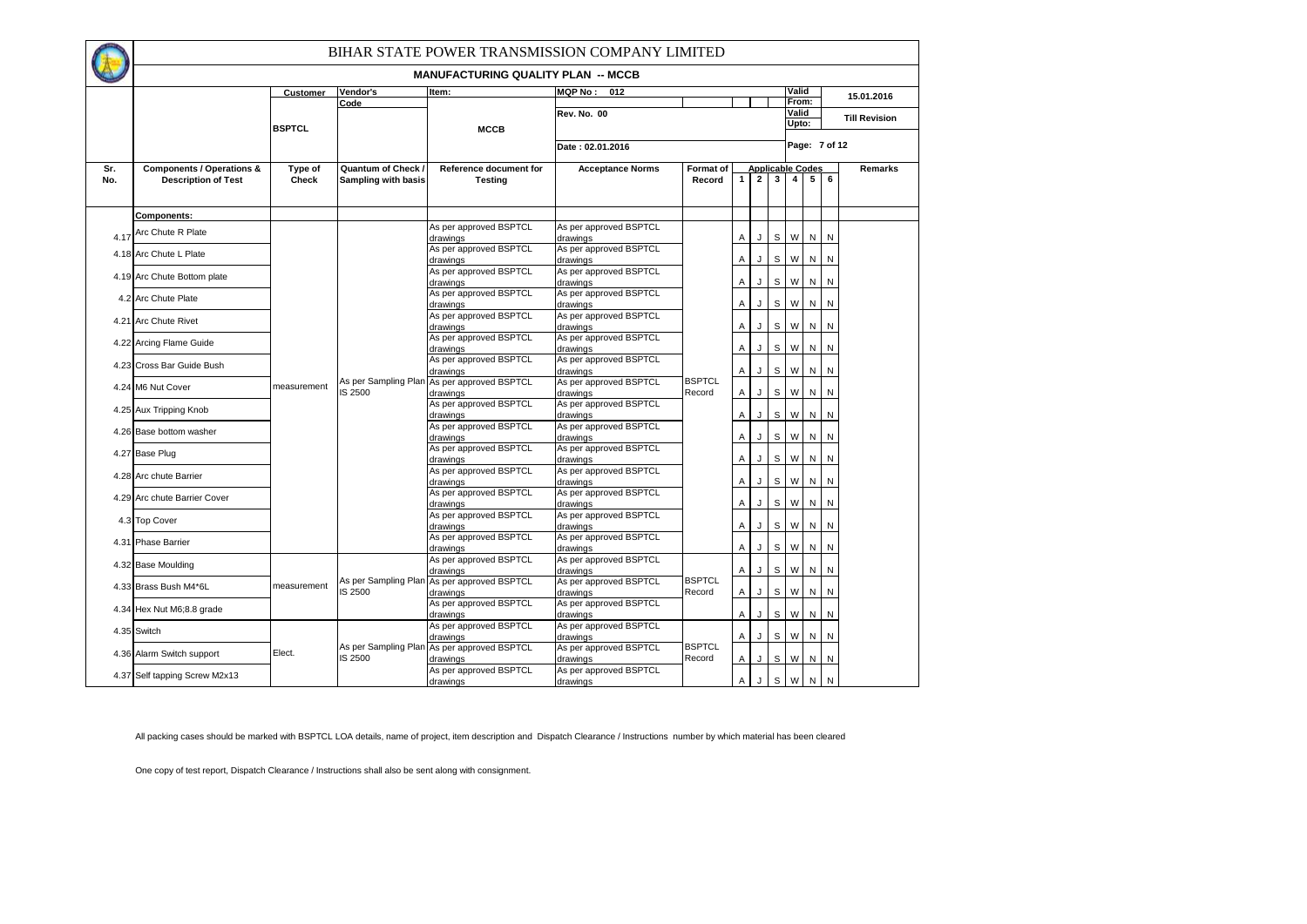|     |                                      |                 |                                      |                                             | BIHAR STATE POWER TRANSMISSION COMPANY LIMITED |                         |                |              |   |                         |   |   |                      |
|-----|--------------------------------------|-----------------|--------------------------------------|---------------------------------------------|------------------------------------------------|-------------------------|----------------|--------------|---|-------------------------|---|---|----------------------|
|     |                                      |                 |                                      |                                             | <b>MANUFACTURING QUALITY PLAN -- MCCB</b>      |                         |                |              |   |                         |   |   |                      |
|     |                                      | <b>Customer</b> | Vendor's                             | Item:                                       | <b>MQP No:</b><br>012                          |                         |                |              |   | Valid                   |   |   | 15.01.2016           |
|     |                                      | <b>BSPTCL</b>   | Code                                 | <b>MCCB</b>                                 | <b>Rev. No. 00</b>                             |                         |                |              |   | From:<br>Valid<br>Upto: |   |   | <b>Till Revision</b> |
|     |                                      |                 |                                      |                                             | Date: 02.01.2016                               |                         |                |              |   | Page: 8 of 12           |   |   |                      |
| Sr. | <b>Components / Operations &amp;</b> | Type of         | <b>Quantum of Check /</b>            | Reference                                   | <b>Acceptance Norms</b>                        | Format                  |                |              |   | <b>Applicable Codes</b> |   |   | <b>Remarks</b>       |
| No. | <b>Description of Test</b>           | <b>Check</b>    | Sampling with<br>basis               | document for<br><b>Testing</b>              |                                                | of<br>Record            | $\mathbf{1}$   | $\mathbf{2}$ | 3 | 4                       | 5 | 6 |                      |
| 5.0 | <b>INPROCESS INSPECTION OF MCCB:</b> |                 |                                      |                                             |                                                |                         |                |              |   |                         |   |   |                      |
|     | 5.1 Surface finish and Sub Assy      | Visual          | Sub assy inspected<br>3Times per day | Process & Quality<br>check sheet            | Process & Quality<br>check sheet               | <b>BSPTCL</b><br>Record | $\overline{A}$ | J            | S | W                       | N | N |                      |
|     | (Visual & Dimensional check)         |                 |                                      |                                             |                                                |                         |                |              |   |                         |   |   |                      |
|     |                                      |                 |                                      |                                             | Sub assy shall be ok                           |                         |                |              |   |                         |   |   |                      |
|     |                                      |                 |                                      |                                             | and free from any<br>defect                    |                         |                |              |   |                         |   |   |                      |
|     | 5.2 Riveting                         | Visual/Manual   | Sub assy inspected                   | <b>Process &amp; Quality</b>                | <b>Process &amp; Quality</b>                   | <b>BSPTCL</b>           |                |              |   |                         |   |   |                      |
|     |                                      |                 | 3Times per day                       | check sheet                                 | check sheet                                    | Record                  | $\overline{A}$ | J            | S | W                       | N | N |                      |
|     |                                      |                 |                                      |                                             |                                                | <b>BSPTCL</b>           |                |              |   |                         |   |   |                      |
|     | 5.3 SPOT WELDING                     | Manual          | Sub assy inspected<br>3Times per day | <b>Process &amp; Quality</b><br>check sheet | <b>Process &amp; Quality</b><br>check sheet    | Record                  | $\overline{A}$ | J            | S | W                       | N | N |                      |
|     |                                      |                 |                                      |                                             |                                                |                         |                |              |   |                         |   |   |                      |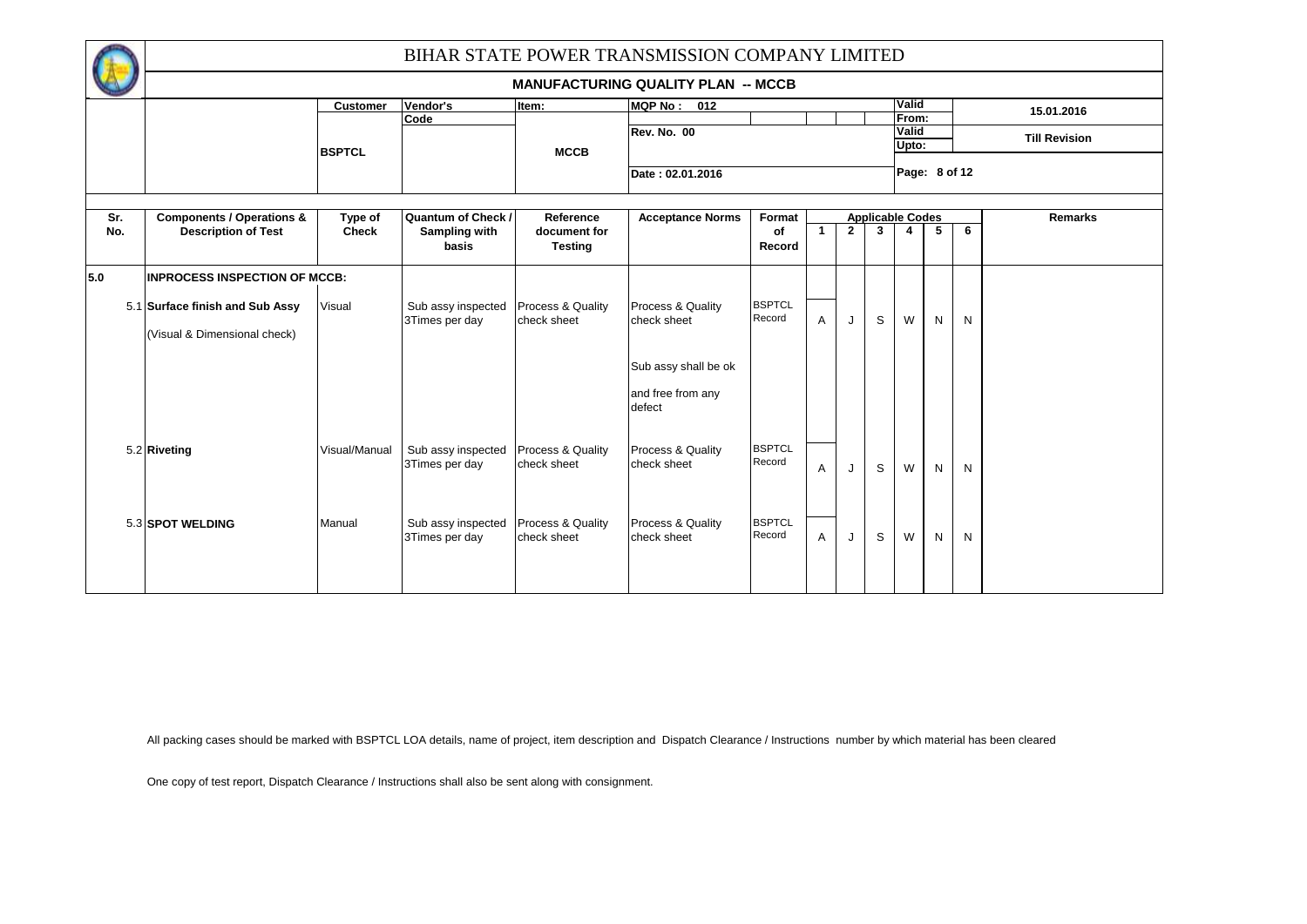| Sr. | <b>Components / Operations &amp;</b>           |           | Type of Check Quantum of Check /     | Reference                               | <b>Acceptance Norms</b>                     | Format                  |   |              | <b>Applicable Codes</b> |   |   |   | Remarks |
|-----|------------------------------------------------|-----------|--------------------------------------|-----------------------------------------|---------------------------------------------|-------------------------|---|--------------|-------------------------|---|---|---|---------|
| No. | <b>Description of Test</b>                     |           | Sampling with basis                  | document for<br><b>Testing</b>          |                                             | οf<br>Record            |   | $\mathbf{2}$ | 3                       |   | 5 | 6 |         |
|     | 5.4 Fix Contact Assy.<br>Dimensional & Visual  | Visual/VC | Sub assy inspected<br>3Times per day | As per Process &<br>Quality check sheet | <b>Process &amp; Quality</b><br>check sheet | <b>BSPTCL</b><br>Record | A |              | S                       | W | N | N |         |
|     | 5.5 Cross Bar assembly<br>Dimensional & Visual | Visual/VC | Sub assy inspected<br>3Times per day | As per Process &<br>Quality check sheet | Process & Quality<br>check sheet            | <b>BSPTCL</b><br>Record | A | J            | S                       | W | N | N |         |
|     | 5.6 Mechanism Assy.<br>Dimensional & Visual    | Visual/VC | Sub assy inspected<br>3Times per day | As per Process &<br>Quality check sheet | Process & Quality<br>check sheet            | <b>BSPTCL</b><br>Record | A | J            | S                       | W | N | N |         |
|     | 5.7 Arc Chute Assy.<br>Dimensional & Visual    | Visual/VC | Sub assy inspected<br>3Times per day | As per Process &<br>Quality check sheet | Process & Quality<br>check sheet            | <b>BSPTCL</b><br>Record | A | J            | S                       | W | N | N |         |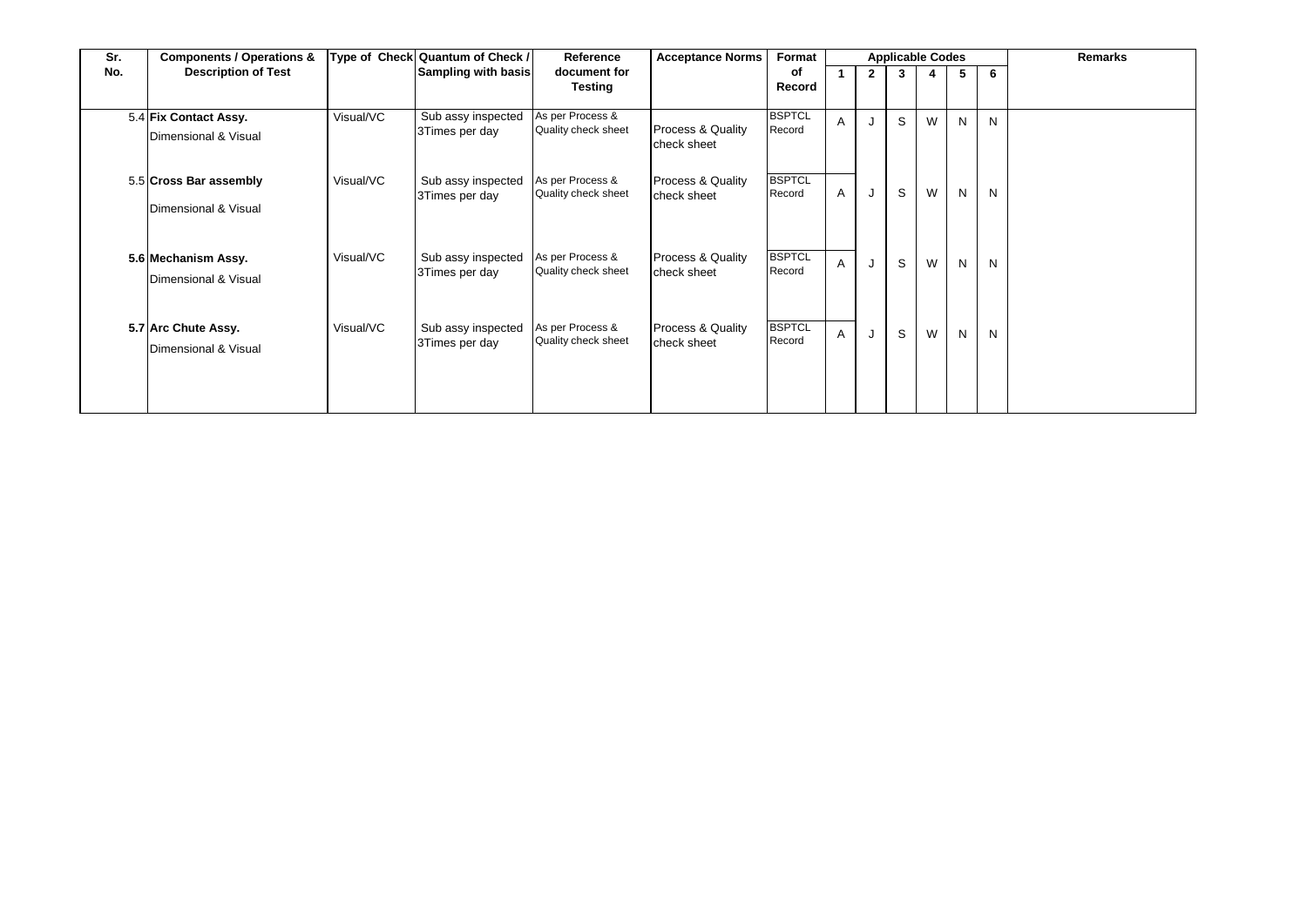|     |                                      |                 | BIHAR STATE POWER TRANSMISSION COMPANY LIMITED |                                         |                                           |                         |              |             |   |                         |   |                |                      |
|-----|--------------------------------------|-----------------|------------------------------------------------|-----------------------------------------|-------------------------------------------|-------------------------|--------------|-------------|---|-------------------------|---|----------------|----------------------|
|     |                                      |                 |                                                |                                         | <b>MANUFACTURING QUALITY PLAN -- MCCB</b> |                         |              |             |   |                         |   |                |                      |
|     |                                      | <b>Customer</b> | Vendor's                                       | Item:                                   | MQP No: 012                               |                         |              |             |   | Valid                   |   |                | 15.01.2016           |
|     |                                      |                 | Code                                           |                                         |                                           |                         |              |             |   | From:<br><b>Valid</b>   |   |                |                      |
|     |                                      |                 |                                                |                                         | <b>Rev. No. 00</b>                        |                         |              |             |   | Upto:                   |   |                | <b>Till Revision</b> |
|     |                                      | <b>BSPTCL</b>   |                                                | <b>MCCB</b>                             |                                           |                         |              |             |   |                         |   |                |                      |
|     |                                      |                 |                                                |                                         | Date: 02.01.2016                          |                         |              |             |   |                         |   | Page: 10 of 12 |                      |
| Sr. | <b>Components / Operations &amp;</b> |                 | Type of Check Quantum of Check /               | Reference                               | <b>Acceptance Norms</b>                   | Format                  |              |             |   | <b>Applicable Codes</b> |   |                | <b>Remarks</b>       |
| No. | <b>Description of Test</b>           |                 | <b>Sampling with basis</b>                     | document for<br><b>Testing</b>          |                                           | of<br>Record            | $\mathbf{1}$ | $2^{\circ}$ | 3 | 4                       | 5 | 6              |                      |
|     | 5.8 Base Assy.                       | Visual          | Sub assy inspected<br>3Times per day           | As per Process &<br>Quality check sheet | Process & Quality<br>check sheet          | <b>BSPTCL</b><br>Record | Α            | J           | S | W                       | N | N              |                      |
|     | Visual                               |                 |                                                |                                         |                                           |                         |              |             |   |                         |   |                |                      |
|     |                                      |                 |                                                |                                         |                                           |                         |              |             |   |                         |   |                |                      |
|     |                                      |                 |                                                |                                         |                                           |                         |              |             |   |                         |   |                |                      |
|     | 5.9 Cover Printing & Assy            | Visual          | Line inspection                                | As per Process &<br>Quality check sheet | Process & Quality                         | <b>BSPTCL</b>           | Α            | J           | S | W                       | N | N              |                      |
|     | Visual                               |                 |                                                |                                         | check sheet                               | Record                  |              |             |   |                         |   |                |                      |
|     |                                      |                 |                                                |                                         |                                           |                         |              |             |   |                         |   |                |                      |
|     | 5.10 Visual Check                    | Visual          | 100% visual<br>inspection                      | As per Process &<br>Quality check sheet | Process & Quality<br>check sheet          | <b>BSPTCL</b><br>Record | A            | J           | S | W                       | N | N              |                      |
|     | Visual                               |                 |                                                |                                         |                                           |                         |              |             |   |                         |   |                |                      |
|     |                                      |                 |                                                |                                         |                                           |                         |              |             |   |                         |   |                |                      |
|     |                                      |                 |                                                |                                         |                                           |                         |              |             |   |                         |   |                |                      |
|     |                                      |                 |                                                |                                         |                                           |                         |              |             |   |                         |   |                |                      |
|     |                                      |                 |                                                |                                         |                                           |                         |              |             |   |                         |   |                |                      |
|     |                                      |                 |                                                |                                         |                                           |                         |              |             |   |                         |   |                |                      |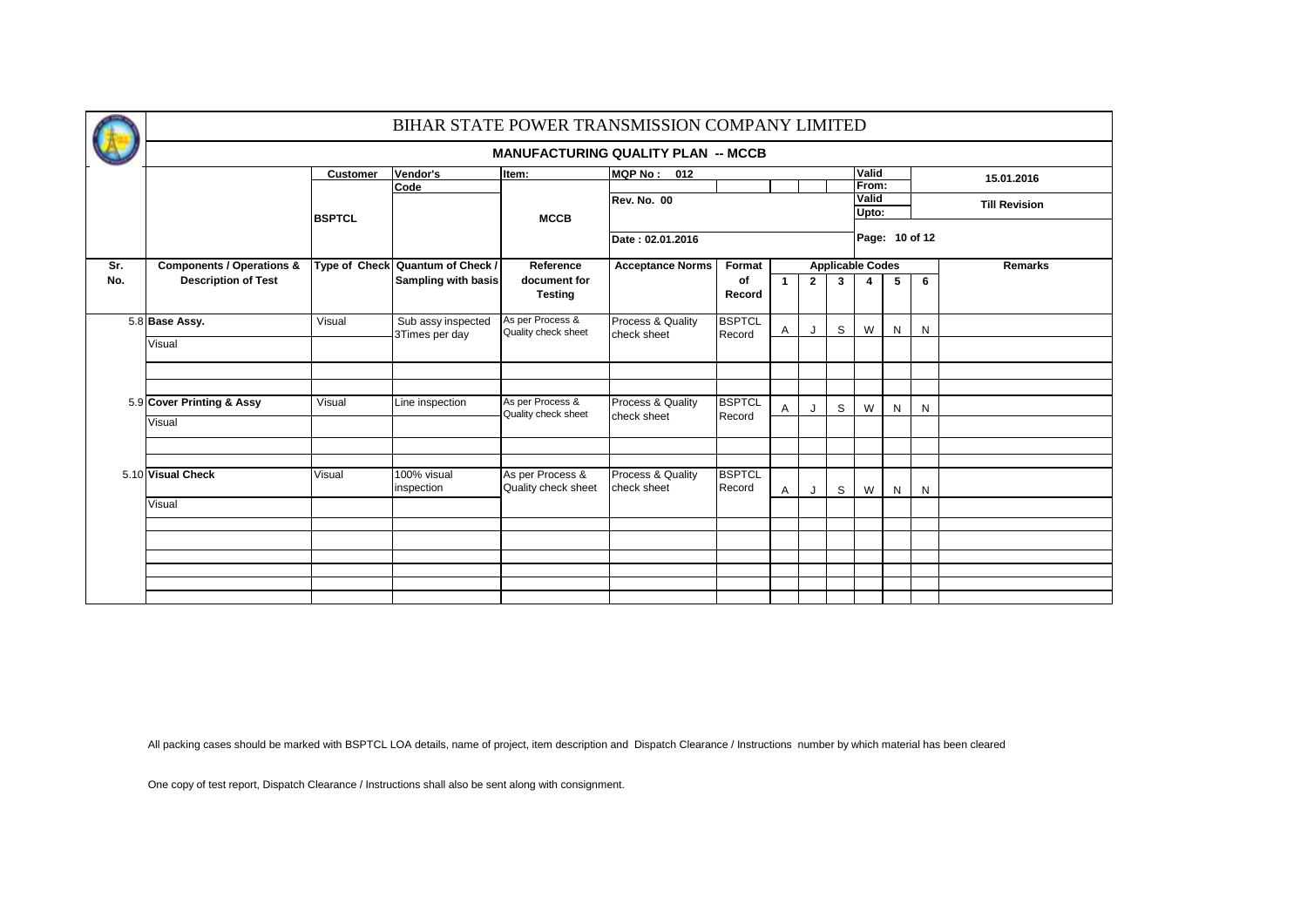| Sr.      | <b>Components / Operations &amp;</b>                                                                                                                                          | Type of      | Quantum of Check /     | Reference                              | <b>Acceptance Norms</b>                  | <b>Format of</b>        |              |                | <b>Applicable Codes</b> |                         |   |        | <b>Remarks</b>                                                      |
|----------|-------------------------------------------------------------------------------------------------------------------------------------------------------------------------------|--------------|------------------------|----------------------------------------|------------------------------------------|-------------------------|--------------|----------------|-------------------------|-------------------------|---|--------|---------------------------------------------------------------------|
| No.      | <b>Description of Test</b>                                                                                                                                                    | <b>Check</b> | Sampling with<br>basis | document for<br><b>Testing</b>         |                                          | Record                  | $\mathbf{1}$ | $\overline{2}$ | $\mathbf{3}$            | $\overline{\mathbf{4}}$ | 5 | 6      |                                                                     |
| <u>.</u> | <b>FINAL INSPECTION &amp; TESTING:</b>                                                                                                                                        |              |                        |                                        |                                          |                         |              |                |                         |                         |   |        |                                                                     |
|          |                                                                                                                                                                               |              |                        |                                        |                                          |                         |              |                |                         |                         |   |        |                                                                     |
|          |                                                                                                                                                                               |              |                        |                                        |                                          |                         |              |                |                         |                         |   |        |                                                                     |
|          | <b>6.0 ROUTINE TESTING</b>                                                                                                                                                    |              |                        |                                        |                                          |                         |              |                |                         |                         |   |        |                                                                     |
|          |                                                                                                                                                                               |              |                        |                                        |                                          |                         |              |                |                         |                         |   |        |                                                                     |
|          | 6.1 Magnetic Hold/ Trip                                                                                                                                                       | Elect        | 100% inspection        | As per BSPTCL<br>spec.                 | As per BSPTCL<br>spec.                   | <b>BSPTCL</b><br>Record | $\mathsf{A}$ | J              | U                       | Y                       |   | $\vee$ | Dispatch Clearance / Instructions<br>will be issued based on sample |
|          |                                                                                                                                                                               |              |                        |                                        |                                          |                         |              |                |                         |                         |   |        | test by BSPTCL Sample=01 unit<br>per type, all routine tests.       |
|          |                                                                                                                                                                               |              |                        |                                        |                                          |                         |              |                |                         |                         |   |        |                                                                     |
|          | 6.2 Thermal Test                                                                                                                                                              | Elect        | 100% inspection        | As per BSPTCL<br>spec.                 | As per BSPTCL<br>spec.                   | <b>BSPTCL</b><br>Record | $\mathsf{A}$ | IJ             | $\cup$                  | Y                       |   | Y      |                                                                     |
|          |                                                                                                                                                                               |              |                        |                                        |                                          |                         |              |                |                         |                         |   |        |                                                                     |
|          |                                                                                                                                                                               |              |                        |                                        |                                          |                         |              |                |                         |                         |   |        |                                                                     |
|          | 6.3 OPERATIONAL TEST                                                                                                                                                          |              |                        |                                        |                                          |                         |              |                |                         |                         |   |        |                                                                     |
|          | 6.3.A 10 Times ON & OFF                                                                                                                                                       | Manual       | 100% inspection        |                                        |                                          | <b>BSPTCL</b>           |              |                |                         | Y                       |   | Υ      | Conduct before contact resistance                                   |
|          | 6.3.B Push to Trip at Max ON                                                                                                                                                  | Manual       | 100% inspection        | As per (IS/IEC-<br>60947) Routine test | As per Routine test<br>instruction sheet | Record                  | $\mathsf{A}$ | J              | U                       |                         |   |        |                                                                     |
|          | 6.3.C Push to Trip at Max OFF                                                                                                                                                 | Manual       | 100% inspection        | instruction sheet                      |                                          |                         |              |                |                         |                         |   |        |                                                                     |
|          | 6.3.D Push to Trip at Mini ON                                                                                                                                                 | Manual       | 100% inspection        |                                        |                                          |                         |              |                |                         |                         |   |        |                                                                     |
|          | 6.3.E Push to Trip at Mini OFF                                                                                                                                                | Manual       | 100% inspection        |                                        |                                          |                         |              |                |                         |                         |   |        |                                                                     |
|          |                                                                                                                                                                               |              |                        |                                        |                                          |                         |              |                |                         |                         |   |        |                                                                     |
|          |                                                                                                                                                                               |              |                        |                                        |                                          |                         |              |                |                         |                         |   |        |                                                                     |
|          | $6.4$ HV Test                                                                                                                                                                 | Elect        | 100% inspection        | As per (IS/IEC-                        | 2.5kv for 1 sec                          | routine test            | Α            | J              | U                       | Y                       |   | Υ      | Conduct before contact resistance                                   |
|          |                                                                                                                                                                               |              |                        | 60947) Routine test                    |                                          | report                  |              |                |                         |                         |   |        |                                                                     |
|          |                                                                                                                                                                               |              |                        | instruction sheet                      |                                          |                         |              |                |                         |                         |   |        |                                                                     |
|          |                                                                                                                                                                               |              |                        |                                        |                                          |                         |              |                |                         |                         |   |        |                                                                     |
|          |                                                                                                                                                                               |              |                        |                                        |                                          |                         |              |                |                         |                         |   |        |                                                                     |
|          | All packing cases should be marked with BSPTCL LOA details, name of project, item description and Dispatch Clearance / Instructions number by which material has been cleared |              |                        |                                        |                                          |                         |              |                |                         |                         |   |        |                                                                     |
|          |                                                                                                                                                                               |              |                        |                                        |                                          |                         |              |                |                         |                         |   |        |                                                                     |